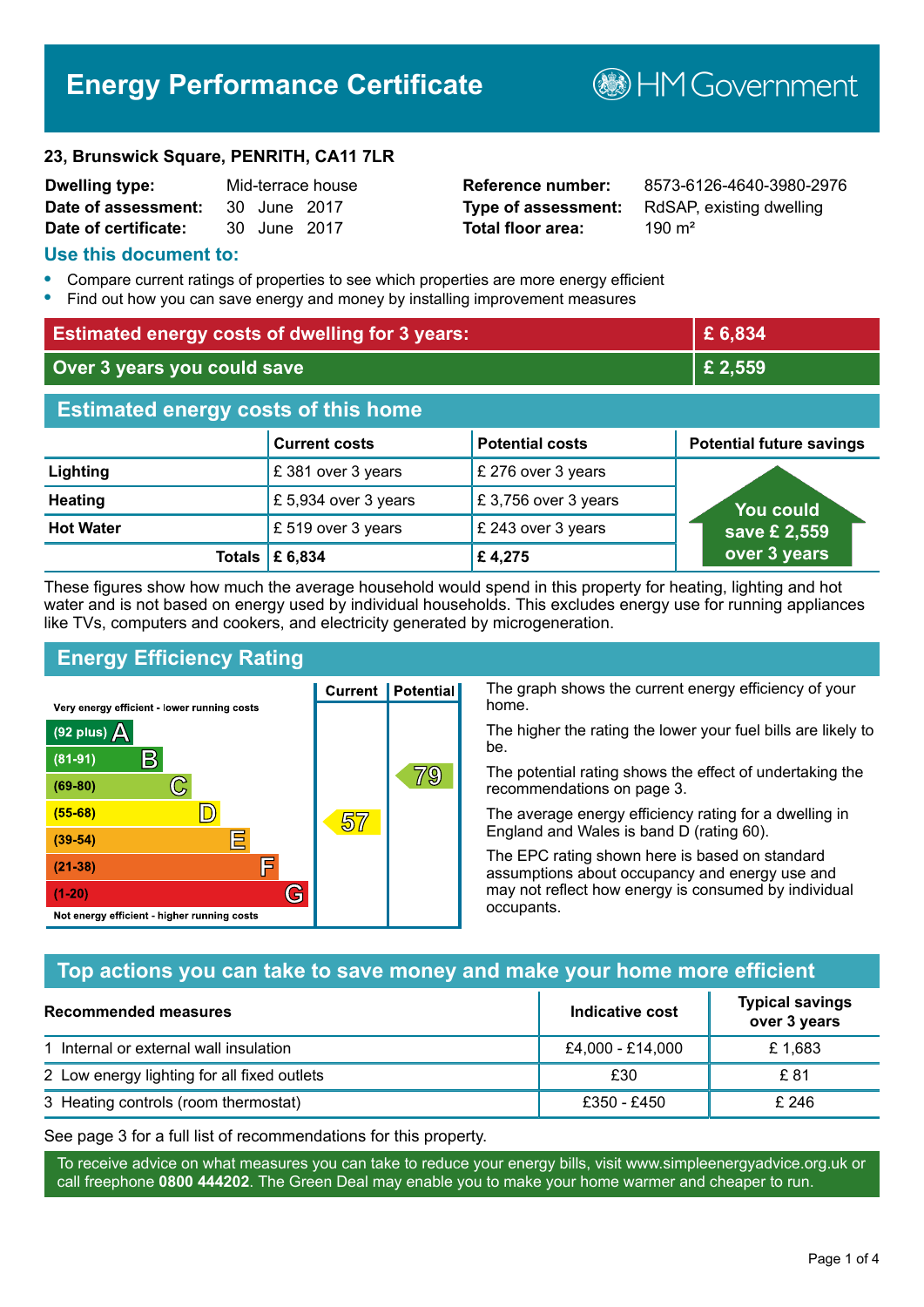**Energy Performance Certificate**

| <b>Element</b>        | <b>Description</b>                                        | <b>Energy Efficiency</b> |
|-----------------------|-----------------------------------------------------------|--------------------------|
| Walls                 | Sandstone or limestone, as built, no insulation (assumed) | $\star$ * * * *          |
|                       | Solid brick, as built, no insulation (assumed)            | *****                    |
| Roof                  | Pitched, 100 mm loft insulation                           | ★★★☆☆                    |
|                       | Roof room(s), ceiling insulated                           | ★★★★☆                    |
| Floor                 | Suspended, no insulation (assumed)                        |                          |
|                       | Suspended, insulated                                      |                          |
| Windows               | Fully double glazed                                       | ★★★★☆                    |
| Main heating          | Boiler and radiators, mains gas                           | ★★★★☆                    |
| Main heating controls | Programmer, TRVs and bypass                               | ★★★☆☆                    |
| Secondary heating     | Room heaters, dual fuel (mineral and wood)                |                          |
| Hot water             | From main system                                          | ★★★★☆                    |
| Lighting              | Low energy lighting in 63% of fixed outlets               | ★★★★☆                    |

#### **Summary of this home's energy performance related features**

Current primary energy use per square metre of floor area: 314 kWh/m² per year

The assessment does not take into consideration the physical condition of any element. 'Assumed' means that the insulation could not be inspected and an assumption has been made in the methodology based on age and type of construction.

See addendum on the last page relating to items in the table above.

#### **Low and zero carbon energy sources**

Low and zero carbon energy sources are sources of energy that release either very little or no carbon dioxide into the atmosphere when they are used. Installing these sources may help reduce energy bills as well as cutting carbon. There are none provided for this home.

#### **Your home's heat demand**

For most homes, the vast majority of energy costs derive from heating the home. Where applicable, this table shows the energy that could be saved in this property by insulating the loft and walls, based on typical energy use (shown within brackets as it is a reduction in energy use).

| <b>Heat demand</b>           | <b>Existing dwelling</b> | Impact of loft<br>insulation | Impact of cavity<br>wall insulation | Impact of solid<br>wall insulation |
|------------------------------|--------------------------|------------------------------|-------------------------------------|------------------------------------|
| Space heating (kWh per year) | 28.570                   | (206)                        | N/A                                 | (8,664)                            |
| Water heating (kWh per year) | 2,902                    |                              |                                     |                                    |

You could receive Renewable Heat Incentive (RHI) payments and help reduce carbon emissions by replacing your existing heating system with one that generates renewable heat, subject to meeting minimum energy efficiency requirements. The estimated energy required for space and water heating will form the basis of the payments. For more information, search for the domestic RHI on the www.gov.uk website.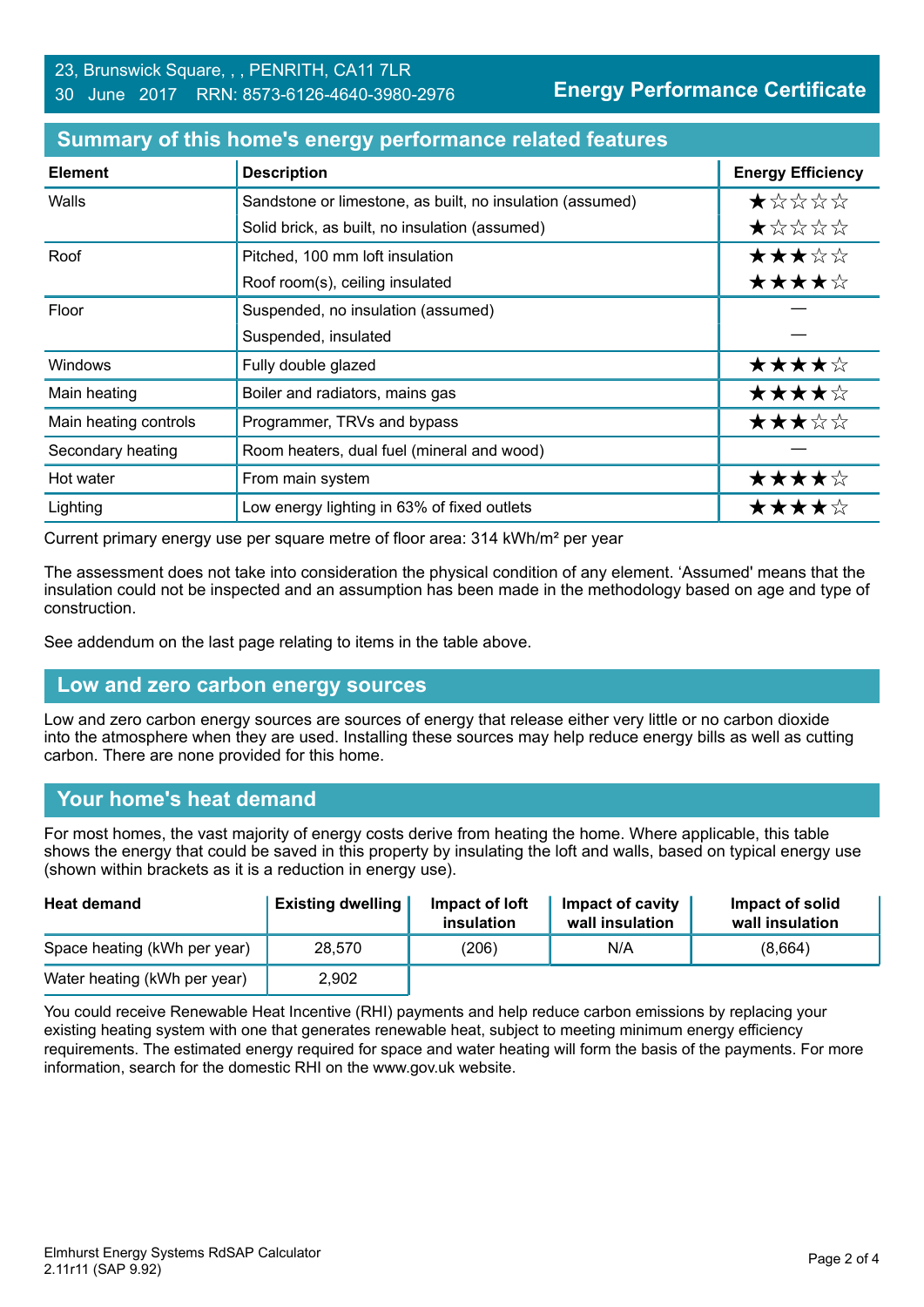#### 23, Brunswick Square, , , PENRITH, CA11 7LR 30 June 2017 RRN: 8573-6126-4640-3980-2976

#### **Recommendations**

The measures below will improve the energy performance of your dwelling. The performance ratings after improvements listed below are cumulative; that is, they assume the improvements have been installed in the order that they appear in the table. To receive advice on what measures you can take to reduce your energy bills, visit www.simpleenergyadvice.org.uk or call freephone 0800 444202. Before installing measures, you should make sure you have secured the appropriate permissions, where necessary. Such permissions might include permission from your landlord (if you are a tenant) or approval under Building Regulations for certain types of work.

| <b>Recommended measures</b>               | Indicative cost   | <b>Typical savings</b><br>per year | <b>Rating after</b><br>improvement |
|-------------------------------------------|-------------------|------------------------------------|------------------------------------|
| Internal or external wall insulation      | £4,000 - £14,000  | £ 561                              | <b>D68</b>                         |
| Low energy lighting for all fixed outlets | £30               | £27                                | <b>D68</b>                         |
| Heating controls (room thermostat)        | £350 - £450       | £82                                | <b>C70</b>                         |
| Replace boiler with new condensing boiler | $£2,200 - £3,000$ | £137                               | C72                                |
| Solar water heating                       | £4,000 - £6,000   | £46                                | C73                                |
| Solar photovoltaic panels, 2.5 kWp        | £5,000 - £8,000   | £264                               | $\mathbb C79$                      |

#### **Alternative measures**

There are alternative measures below which you could also consider for your home.

**•** Micro CHP

#### **Financial Support and the Green Deal**

Green Deal Finance allows you to pay for some of the cost of your improvements in instalments under a Green Deal Plan (note that this is a credit agreement, but with instalments being added to the electricity bill for the property). The availability of a Green Deal Plan will depend upon your financial circumstances. There is a limit to how much Green Deal Finance can be used, which is determined by how much energy the improvements are estimated to **save** for a 'typical household'.

You may also be able to obtain support towards repairs or replacements of heating systems and/or basic insulation measures under the ECO scheme, provided that you are in receipt of qualifying benefits or tax credits. To learn more about this scheme and the rules about eligibility, visit www.simpleenergyadvice.org.uk or call freephone **0800 444202** for England and Wales.